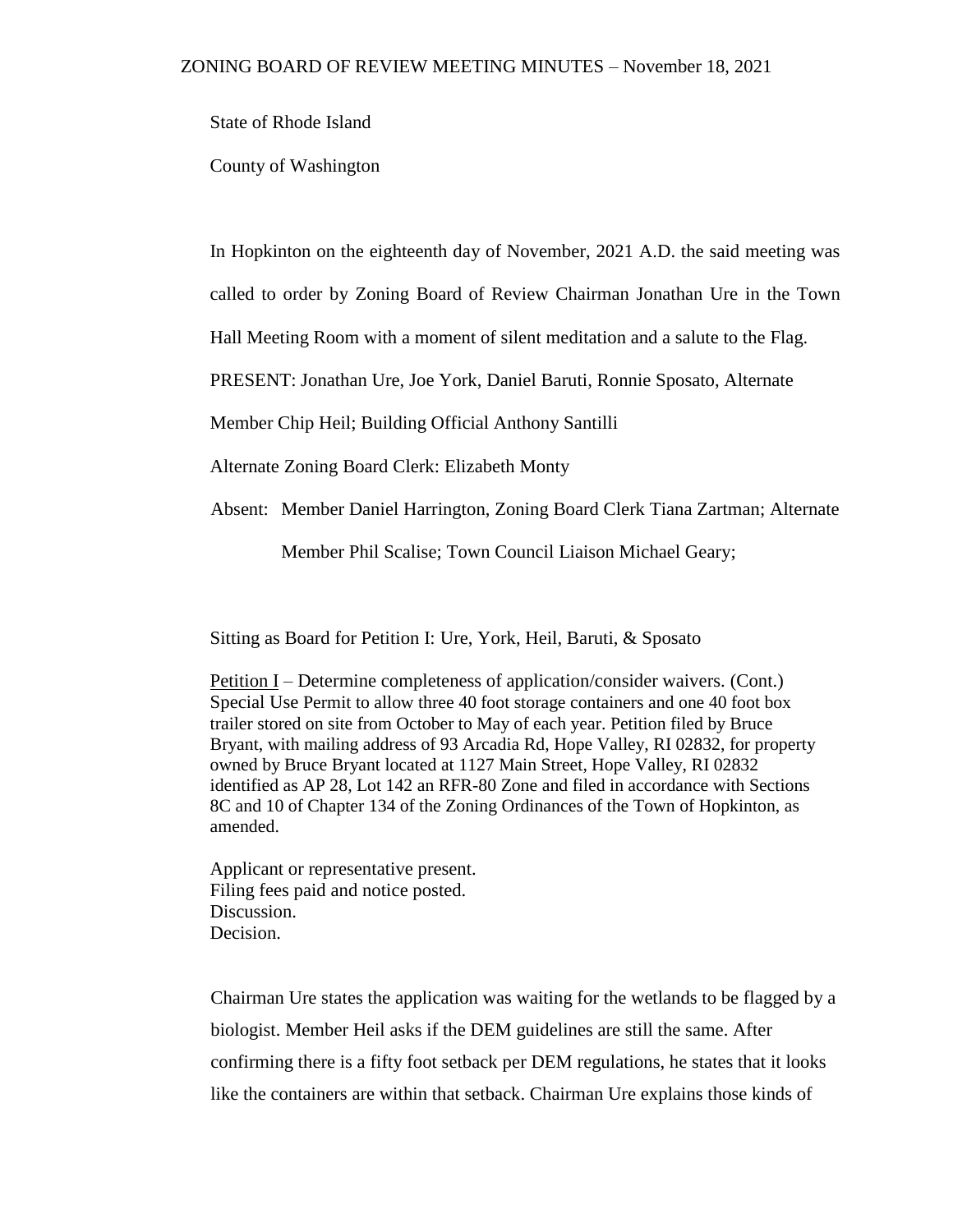questions should be saved for the hearing. He asks Member York what items were missing in the application. Member York explains Checklist Item B and Checklist Item D were incomplete.

CHECKLIST ITEM B: Three copies of a separate map indicating all property owners within 200 feet of the subject property and/or all those property owners and entities which require notice under Section 45-24-53 R.I.G.L., also depicting any zoning district boundary and uses of all neighboring properties.

The Board discusses with the applicant notifying the abutters in Richmond and the Richmond Town Council. Chairman Ure states the application is still incomplete since the abutter list does not include the Richmond residents. The Board explains to the applicant how to get an abutter map and list from Richmond.

A MOTION WAS MADE BY MEMBER BARUTI AND SECONDED BY MEMBER YORK THAT CHECKLIST ITEM B IS UNSATISFIED, BUT WILL BE SATISFIED BY THE APPLICANT WITH SUFFICIENT PROOF THAT ALL NECESSARY ABUTTERS ARE NOTIFIED. ALL WERE IN FAVOR. SO MOVED

Member York states that a waiver was requested for Checklist Item C. He continues to say that Checklist Item D was still open.

A MOTION WAS MADE BY MEMBER YORK AND SECONDED BY MEMBER HEIL THAT CHECKLIST ITEM D HAS BEEN SATISFIED BY THE FLAGGING OF THE WETLANDS BY ECOTONES AND THE APPLICANT PROVIDING AN UPDATED SITE PLAN SHOWING WETLAND DELINEATION. ALL WERE IN FAVOR. SO MOVED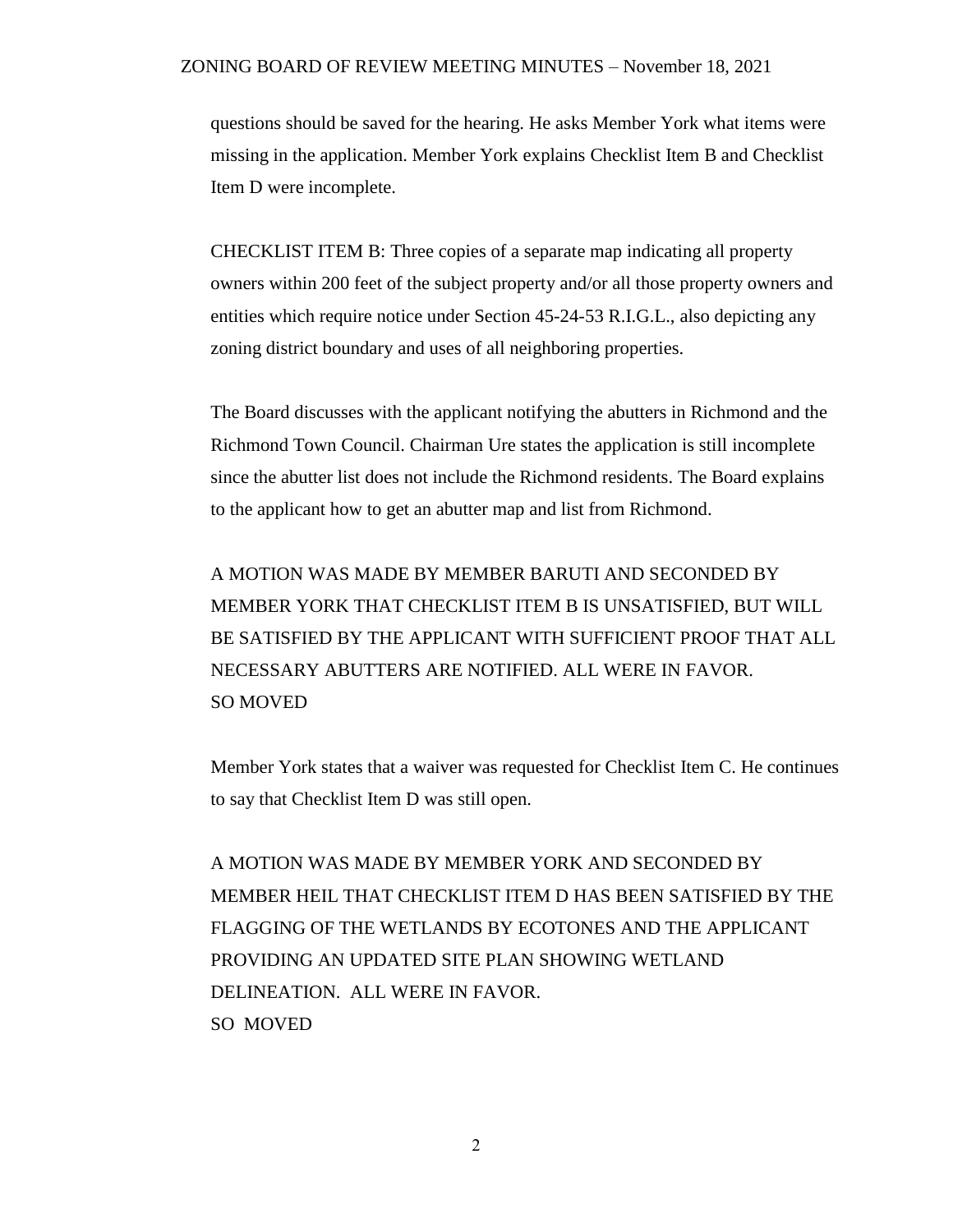Member York states Checklist Item E was complete, a waiver was requested for Checklist Item F, Checklist Item G was complete, and Checklist Item F was waived.

Chairman Ure states they cannot vote to approve the application since there are missing items. Member Heil requests clarification on approving the application and going to a hearing. Chairman Ure explains they will schedule the hearing for a future date, but the hearing cannot proceed until the application has been approved. Chairman Ure explains that the missing documents can be submitted to the clerk before the scheduled meeting so the Board can go directly into the hearing. Chairman Ure states that it will be scheduled for January 20, 2022.

Sitting as Board for Petition I: Ure, York, Heil, Baruti, & Sposato

PETITION II – Determine completeness of application/consider waivers Special Use Permit to allow a pharmacy to serve the Wood River Health Clinic and its patrons. Petition is filed by Genoa Healthcare Pharmacy, with mailing address of 400 Perry Highway, Building 1 Suite 101, Pittsburgh PA 15229, for property owned by Wood River Health Services located at 823 Main Street, Hope Valley, RI 02832, identified as AP 14 Lot 47A, an RS Zone, and filed in accordance with Sections 8C and 10 of Chapter 134 of the Zoning Ordinances of the Town of Hopkinton, as amended.

Applicant or representative present. Filing fees paid and notice posted. Discussion. Decision.

Chairman Ure explains the Board will go through the checklist to make sure each item is complete. The applicant requests clarification because he was under the assumption the requested project would be handled administratively. Mr. Santilli explains that his office accepted the application and looked through it, but that it must be handled by the Zoning Board of Review since it was an expansion of use on a previously granted Special Use Permit. Member Baruti asks if it was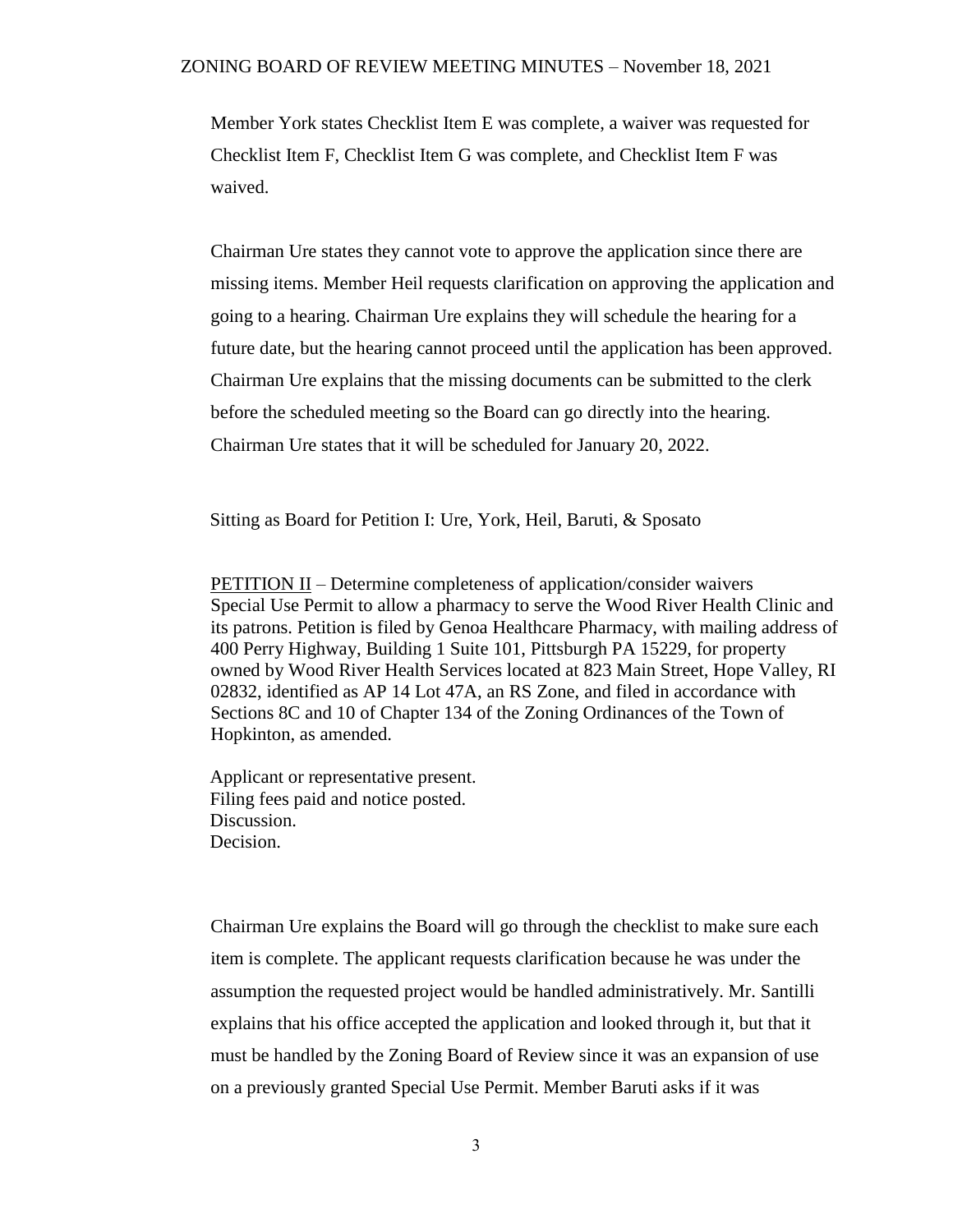considered an expansion of use. Mr. Santilli explains he didn't think he had the authority to approve it. Mr. Vaage explains that it would be an expansion of a nonconforming use since the use of a pharmacy is not explicitly approved. Chairman Ure asks if it would be considered an accessory of a health center. Mr. Vaage says that could be another argument you could make, but that even if it's an accessory use, it's still an expansion of a non-conforming use. Member Heil requests clarification on what the current zoning allows. Chairman Ure explains the property is operating in a residential zone, so it does not allow a pharmacy. Member Heil asks if the special use allows a healthcare center, but not a pharmacy. Chairman Ure says it's not that specific. The Board discusses the difference between a public pharmacy as opposed to a pharmacy exclusive for the healthcare facility. Chairman Ure suggests they move forward with the application and accept it to be heard since the discussion has turned to approving or disapproving the application.

## CHECKLIST ITEM A:

Three copies of a site prepared by, and signed and stamped by, a professional engineer or professional land surveyor at a scale of no less than one (1) inch = forty (40) feet clearly showing:

- Name  $\&$  address of property owner(s)
- Date, north arrow, graphic scale, lot dimensions and area
- Plat & lot, zoning district(s) and setbacks
- Existing and proposed structures, and their relationship[ & distances from lot boundary lines
- Existing and proposed parking areas and walkways
- Existing and proposed landscaping, as it relates to the request
- Existing streets, 911 address, wells, septic system
- List of names and addresses of all property owners within 200 feet of subject property
- Any peculiar site conditions or features

Chairman Ure explains that a waiver was requested.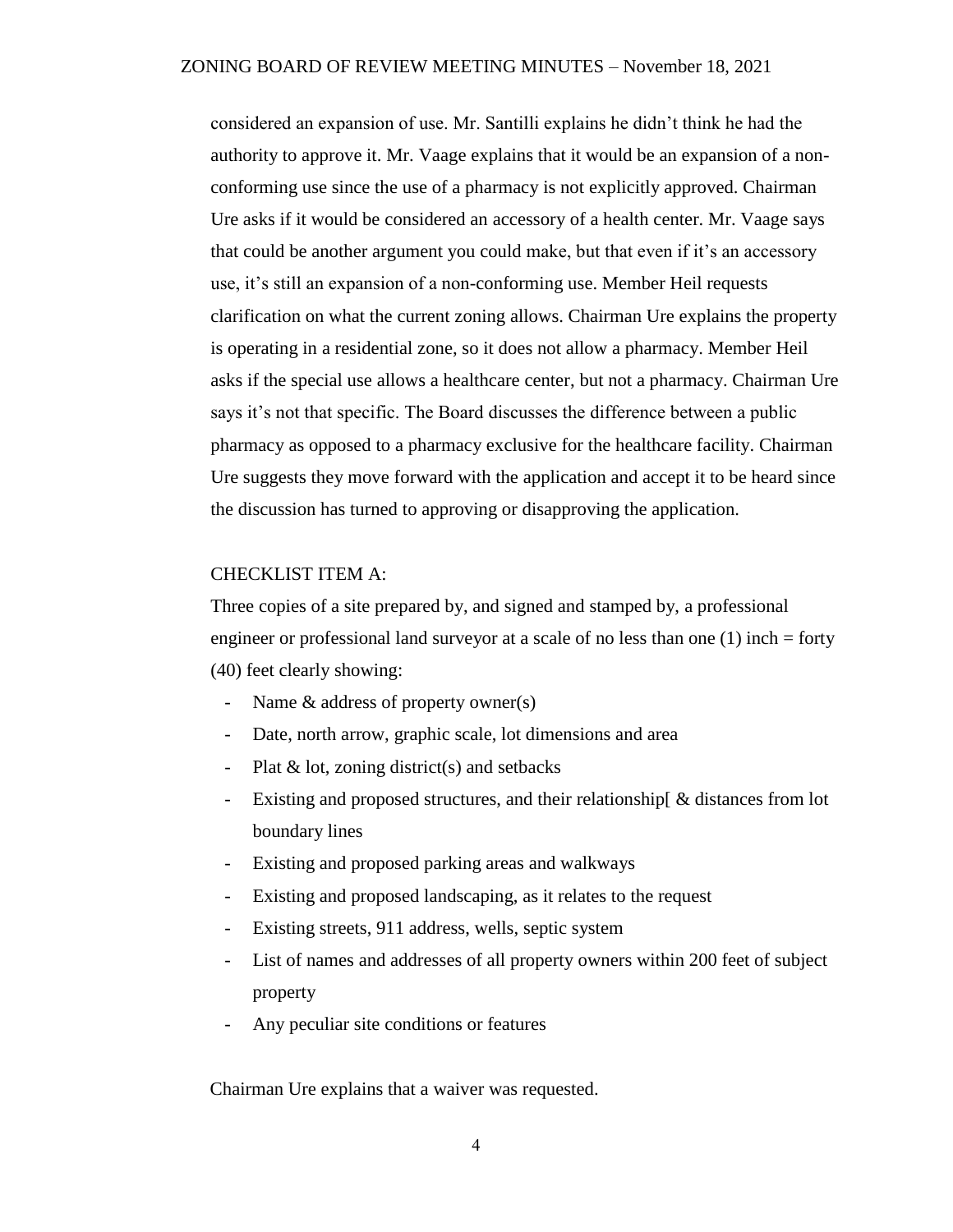A MOTION WAS MADE BY MEMBER SPOSATO AND SECONDED BY MEMBER YORK TO WAIVE CHECKLIST ITEM A AND TO REFER TO THE SITE PLAN THAT WAS SUBMITTED AT THE SEPTEMBER 23, 2021 MEETING. ALL WERE IN FAVOR. SO MOVED

CHECKLIST ITEM B: Three copies of a separate map indicating all property owners within 200 feet of the subject property and/or all those property owners and entities which require notice under Section 45-24-53 R.I.G.L., also depicting any zoning district boundary and uses of all neighboring properties.

Chairman Ure says he is not comfortable waiving this request. Member Sposato says the map is the same as previously submitted, but they are not requesting to not notify the abutters. Chairman Ure agrees and states he is okay with that.

A MOTION WAS MADE BY MEMBER SPOSATO AND SECONDED BY MEMBER YORK THAT CHECKLIST ITEM B IS WAIVED AS AN ABUTTERS MAP WAS PREVIOUSLY SUBMITTED AT THE SEPTEMBER 23, 2021 MEETING, BUT THE APPLICANT IS STILL REQUIRED TO NOTIFY THE ABUTTERS. ALL WERE IN FAVOR. SO MOVED

CHECKLIST ITEM C: A soil erosion and stormwater control plan with supporting calculations based standards approved by the USDA Soil Conservation Service and in conformity with the R.I. Erosion and Sediment Control Handbook.

A MOTION WAS MADE BY MEMBER SPOSATO AND SECONDED BY MEMBER YORK TO GRANT THE REQUESTED WAIVER FOR CHECKLIST ITEM C AND REFER TO THE PREVIOUSLY SUBMITTED APPLICATION ON SEPTEMBER 23, 2021. ALL WERE IN FAVOR.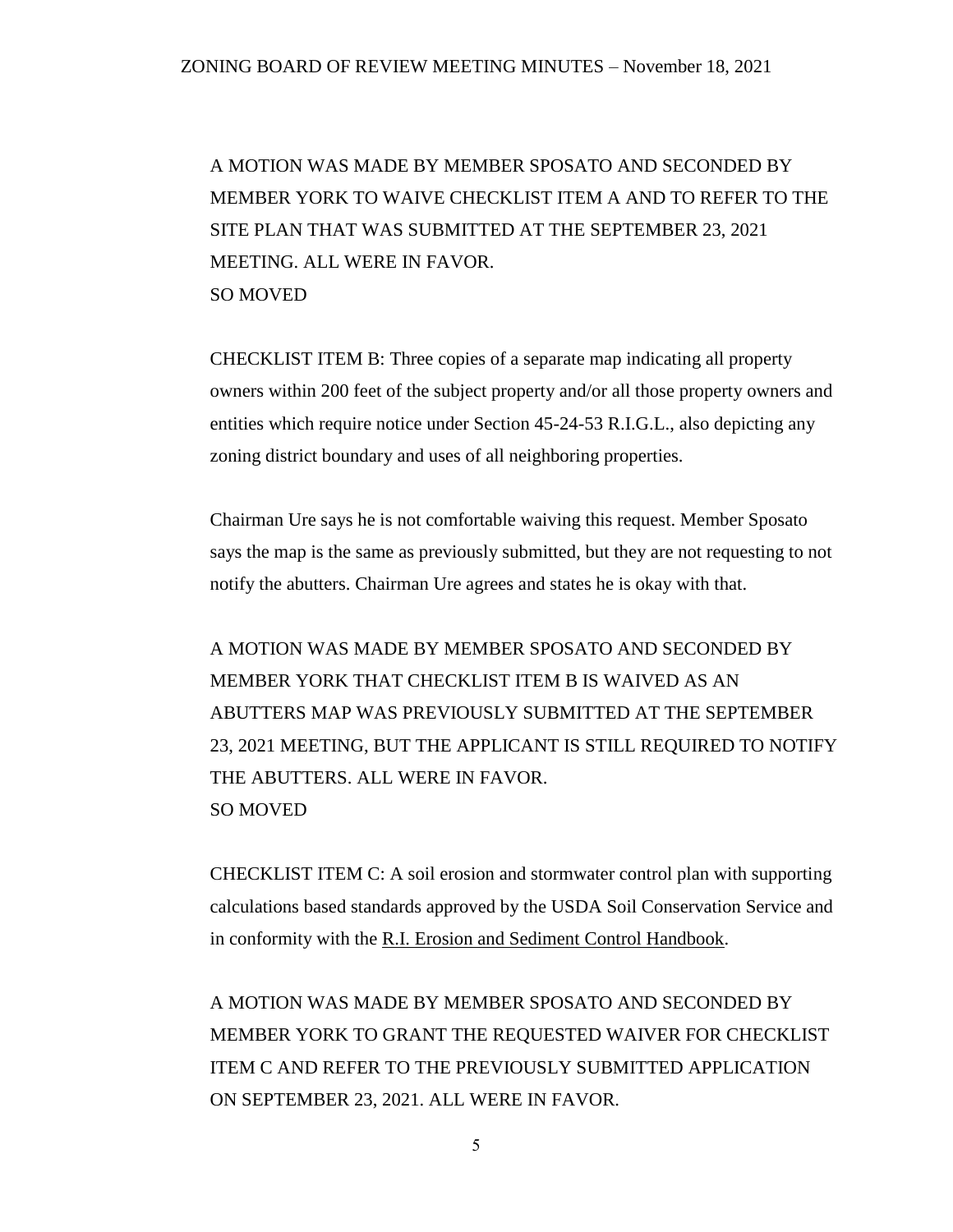### SO MOVED

CHECKLIST ITEM D: A letter from a biologist indicating that there are no freshwater wetlands on or in proximity to the site such that the application is regulated by the R.I. Freshwater Wetlands Act. In those instances where the application is regulated by the R.I. Freshwater Wetlands Act, a physical alteration permit issued by the R.I. Department of Environmental Management, and where applicable, the U.S. Army Corp of Engineers, shall be required.

A MOTION WAS MADE BY MEMBER YORK AND SECONDED BY MEMBER HEIL TO GRANT THE REQUESTED WAIVER FOR CHECKLIST ITEM D AND REFER TO THE PREVIOUSLY SUBMITTED APPLICATION ON SEPTEMBER 23, 2021. ALL WERE IN FAVOR. SO MOVED

CHECKLIST ITEM E: Location of existing septic system. Where construction requires approval by R.I. DEM – Division of Land Resources for an ISDS (individual sewage disposal system) or change of use permit for the proposed activity, attach a copy to the application.

A MOTION WAS MADE BY MEMBER HEIL AND SECONDED BY MEMBER YORK TO GRANT THE REQUESTED WAIVER FOR CHECKLIST ITEM E AND REFER TO THE PREVIOUSLY SUBMITTED APPLICATION ON SEPTEMBER 23, 2021. ALL WERE IN FAVOR. SO MOVED

CHECKLIST ITEM F: Traffic Study addressing the potential impacts of the proposed activity.

A MOTION WAS MADE BY MEMBER YORK AND SECONDED BY MEMBER HEIL TO GRANT THE REQUESTED WAIVER FOR CHECKLIST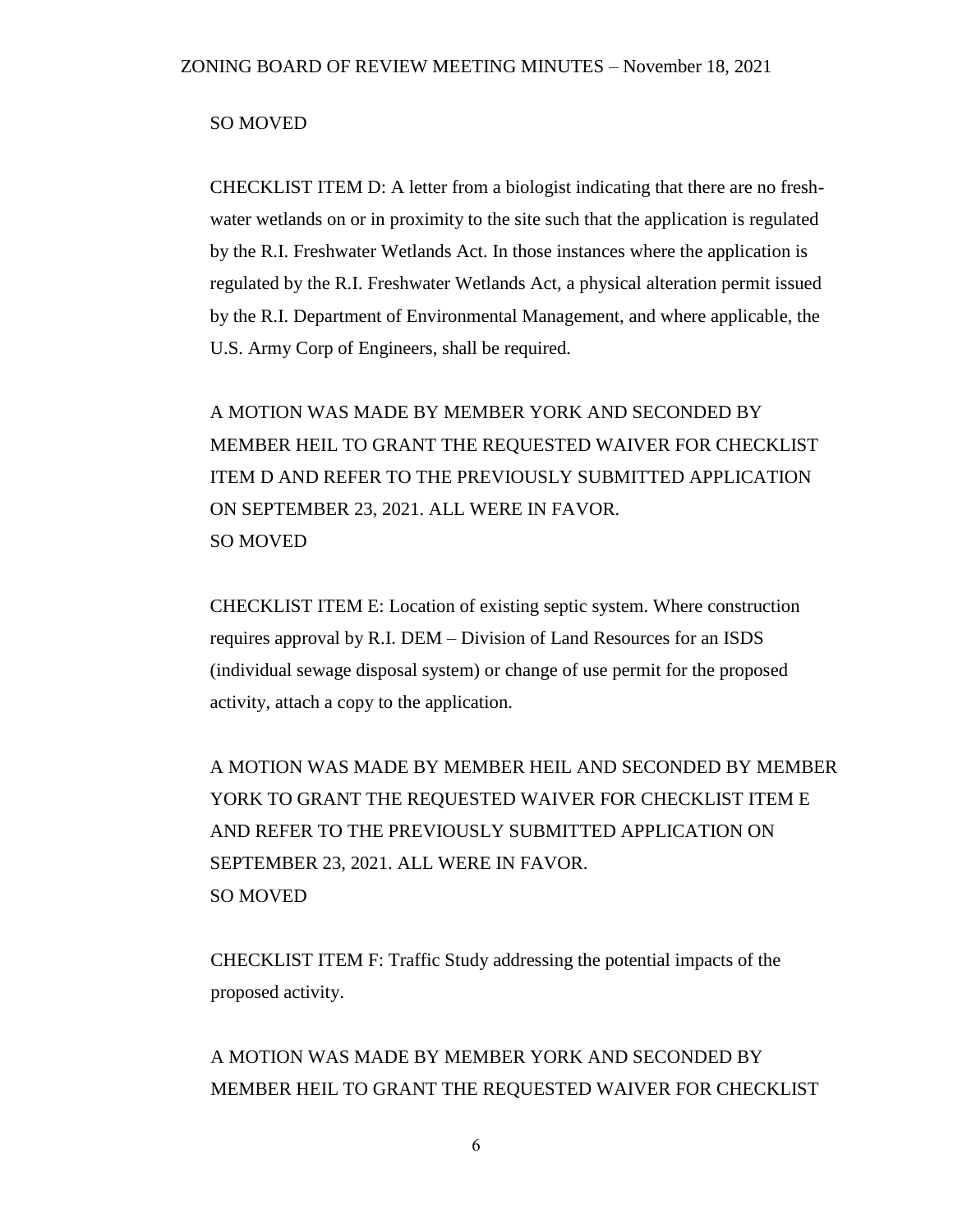ITEM F AND REFER TO THE PREVIOUSLY SUBMITTED APPLICATION ON SEPTEMBER 23, 2021. ALL WERE IN FAVOR. SO MOVED

CHECKLIST ITEM G: On a separate site plan, indicate existing and proposed topography at two (2) foot intervals.

A MOTION WAS MADE BY MEMBER HEIL AND SECONDED BY MEMBER YORK TO GRANT THE REQUESTED WAIVER FOR CHECKLIST ITEM G AND REFER TO THE PREVIOUSLY SUBMITTED APPLICATION ON SEPTEMBER 23, 2021. ALL WERE IN FAVOR. SO MOVED

CHECKLIST ITEM H: Provide evidence that the proposed water supply has sufficient supply to support the proposed activity and is of drinking water quality.

A MOTION WAS MADE BY MEMBER YORK AND SECONDED BY MEMBER SPOSATO TO GRANT THE REQUESTED WAIVER FOR CHECKLIST ITEM H AND REFER TO THE PREVIOUSLY SUBMITTED APPLICATION ON SEPTEMBER 23, 2021.

Member Baruti says it would be more appropriate for the Clerk to introduce the Checklist Items A, B, C, D, E, F, G, and H from the previous applications as part of the record so that these are not waivers. Member Baruti states the only waiver granted is on Checklist Item F for the Traffic Study, since it was waived at the previous application. Member Heil agrees, but the votes have already been taken, so the waivers have been granted. Member Sposato explains that a motion can be rescinded. The previous motion was rescinded.

# A MOTION WAS MADE BY MEMBER BARUTI AND SECONDED BY MEMBER SPOSATO TO ACCEPT CHECKLIST ITEMS AS SUBMITTED AT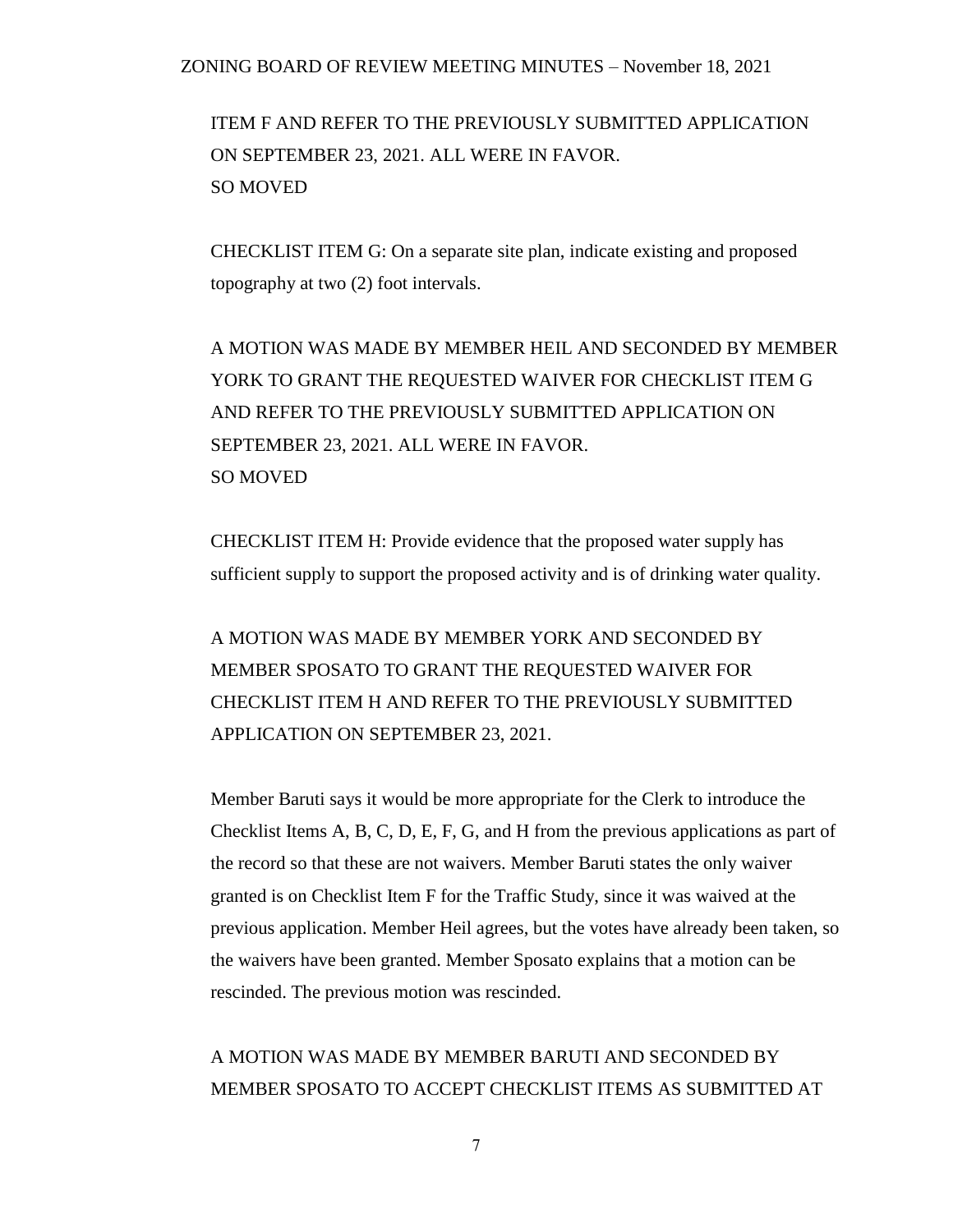THE SEPTEMBER 23, 2021 MEETING INCORPORATED WITH THIS APPLICATION BY REFERENCE FOR CONSIDERATION AT THE HEARING. ALL WERE IN FAVOR. SO MOVED

A MOTION WAS MADE BY MEMBER YORK AND SECONDED BY MEMBER SPOSATO TO GRANT THE REQUESTED WAIVER FOR CHECKLIST ITEM H AND TO REFER TO THE APPLICATION SUBMITTED ON SEPTEMBER 23, 2021. ALL WERE IN FAVOR. SO MOVED

A MOTION WAS MADE BY MEMBER YORK AND SECONDED BY MEMBER HEIL THAT THE CHECKLIST IS COMPLETE. ALL WERE IN FAVOR. SO MOVED

Chairman Ure states they will be heard at the meeting on December 16, 2021.

PETITION III – Determine completeness of application/consider waivers A Petition for a Dimensional Variance to allow a reduction in lot frontage from the required 100 feet. Petition filed by Nick Mandes on behalf of Clarks Falls, LLC with mailing address of 15 Clarks Falls Rd, North Stonington, CT 06359, for property owned by Clarks Falls, LLC located at 0 Tanner Lane, Ashaway, RI 02804, and identified as AP 5 Lot 57E, an R-1 Zone and filed in accordance with Section 9 of Chapter 134 of the Zoning Ordinances of the Town of Hopkinton, as amended.

Petition IV – Determine completeness of application/consider waivers A Petition for a Special Use Permit to allow for a single family residence. Petition filed by Nick Mandes on behalf of Clarks Falls, LLC with mailing address of 15 Clarks Falls Rd, North Stonington, CT 06359, for property owned by Clarks Falls, LLC located at 0 Tanner Lane, Ashaway RI 02804, and identified as AP 5 Lot 57E, an R-1 Zone and filed in accordance with Sections 8C and 10 of Chapter 134 of the Zoning Ordinances of the Town of Hopkinton, as amended.

Applicant or representative present. Filing fees paid and notice posted.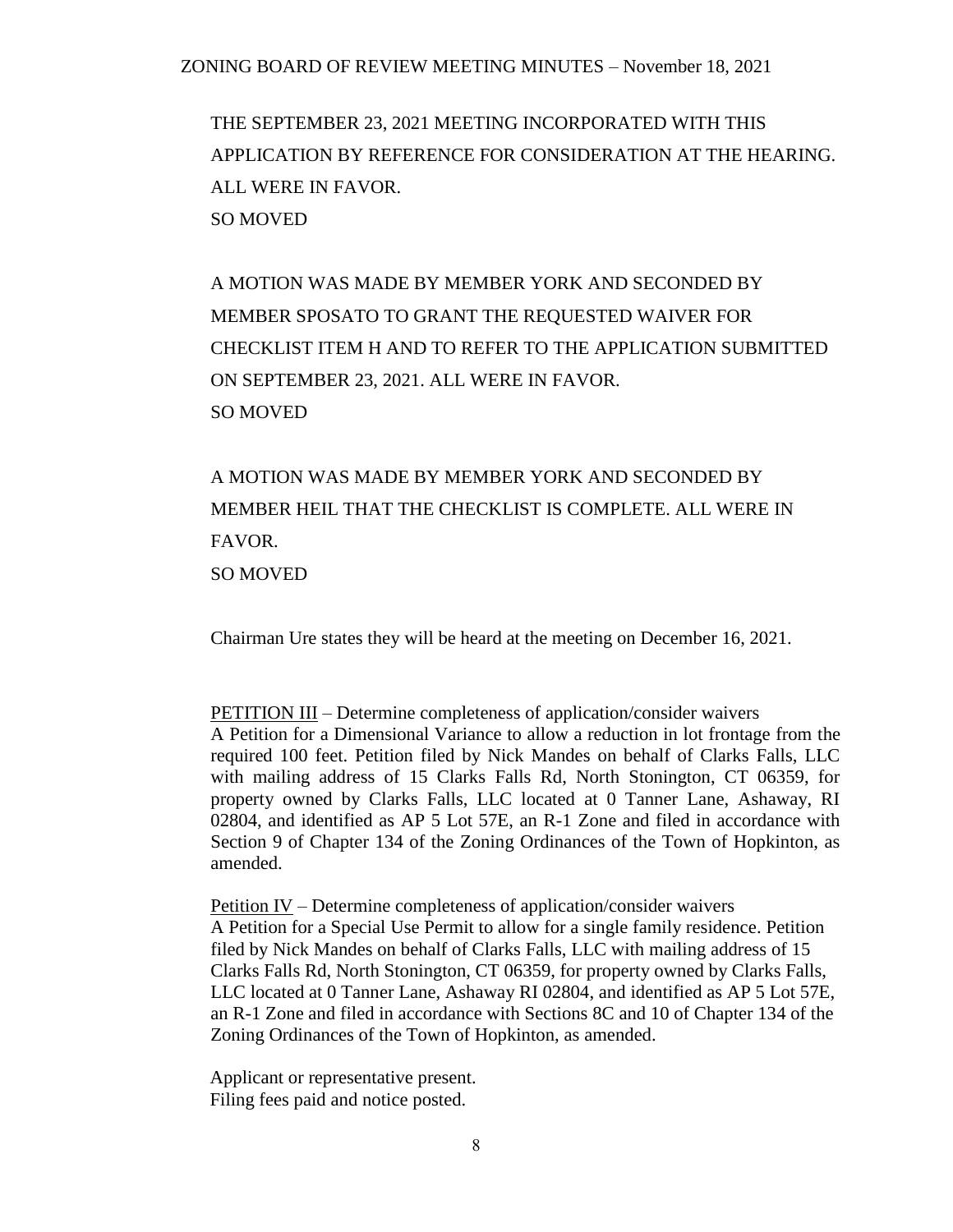Discussion. Decision.

Member Heil asks if Petition III and Petition IV are out of order. Chairman Ure states that when they have a dual application, they usually take the application that has the most information included to look at. In this case, it would be the Special Use Permit application. Mr. Steven Marien is present on behalf of the owner.

Chairman Ure says that the applicant is asking for a waiver on much of the application. Mr. Marien explains that the intent is to request approval subject to providing the site plan after the fact. Chairman Ure states nothing has been provided. Mr. Marien states he will inform the applicant to produce a site plan if the Board feels it is required. Chairman Ure explains the applicant is requesting a dimensional variance prematurely and another pre-application hearing is required. Mr. Marien explains that some of the checklist has been produced. He goes on to say that the Special Use request is for building the residence on a lot that was created after the Zoning Ordinance was adopted, and the Dimensional Variance is requested because the parcel does not have road frontage. He says access to the parcel is on a forty foot right of way. Member Baruti asks if there was any documentation given proving the right of way access. Mr. Marien points to the map provided that shows the right of way. Member Baruti asks if there was documentation showing there is a valid and existing right of way. Mr. Marien states he does have that documentation. Member Baruti states it is required to be a part of the application. Mr. Marien states that the survey provided is certified by a land surveyor certifying the right of way as a means of access to the lot. Member Baruti states he needs to see a certificate of title. Chairman Ure explains that the original deed has some conditions pertaining to this lot when it was subdivided. One of the conditions is frontage on a hard road. The other parcels neighboring this lot have frontage on paved roads, but this lot does not. The only access to the property is by right of way. Member Baruti explains that if an approval is granted by the Zoning Board, it could be challenged on the basis that the parcel does not have access via

9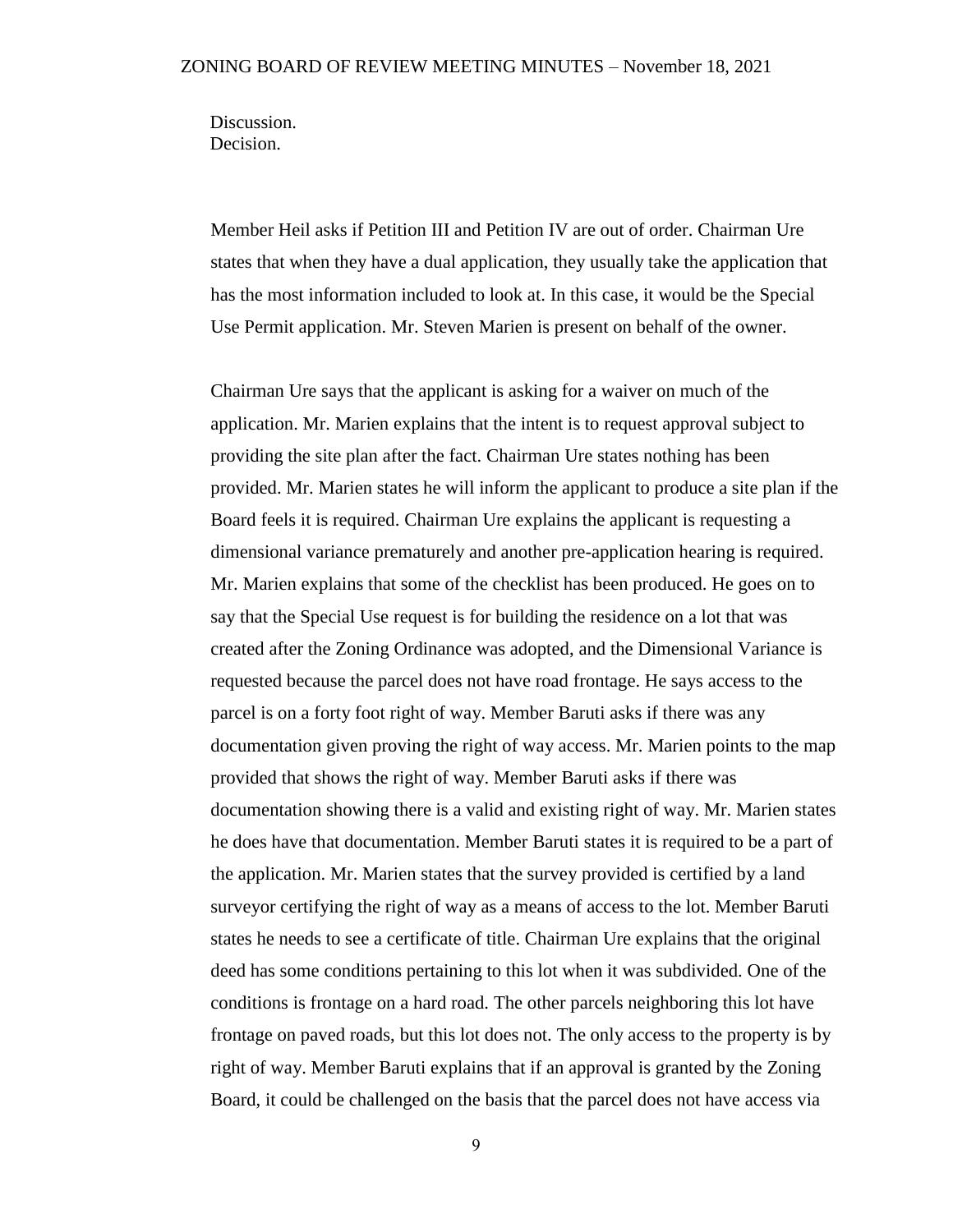the right of way. He goes on to say that a title certificate should not be difficult to get by the owner of the property. Mr. Marien clarifies that the map, which includes the right of way and the book and page the right of way has been granted, will not be sufficient. Member Baruti explains that even if the right of way has been recorded, it is insufficient to establish the right of use of the right of way. Chairman Ure asks how that would satisfy the deed restrictions on record. Mr. Marien states he is unaware of the deed restrictions and his research did not reveal any restrictions on the property.

The Board discusses what will be required to satisfy the right to use a right of way. They agree that a title certificate provided by a lawyer will be sufficient to prove the property can be accessed by the right of way.

Chairman Ure states he is uncomfortable granting waivers without having a site plan. Member Sposato agrees. Member Baruti asks if the applicant provides a site plan on the survey map provided, would the Board consider waiving the OTWS approvals subject to providing it before the permit is issued. Chairman Ure states that the Board could decide to handle the application that way.

A MOTION WAS MADE BY MEMBER HEIL AND SECONDED BY MEMBER YORK TO CONTINUE PETITION III AND PETITION IV TO THE MEETING ON DECEMBER 16, 2021. ALL WERE IN FAVOR. SO MOVED

A MOTION WAS MADE BY MEMBER YORK AND SECONDED BY MEMBER SPOSATO TO ACCEPT THE MINUTES FROM THE OCTOBER 21, 2021 MEETING. CHAIRMAN URE, MEMBER YORK, MEMBER BARUTI, AND MEMBER SPOSATO WERE IN FAVOR. MEMBER HEIL ABSTAINED. SO MOVED

10